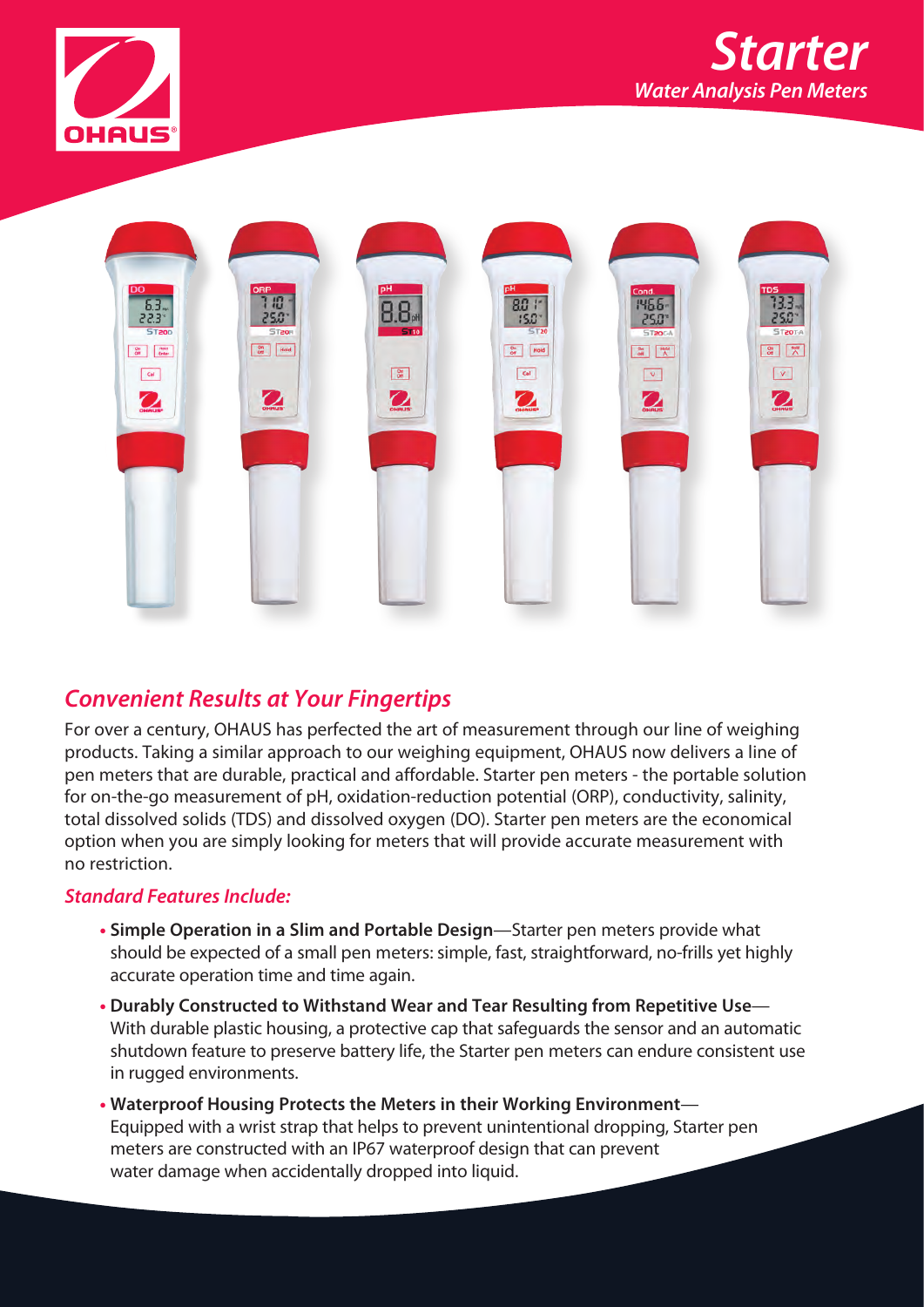# *Starter Water Analysis Pen Meters*

# **Convenient pH Testing**

Two models with varying resolution and accuracy, ST10 and ST20 offer a convenient way to measure pH, or the relative acidity or alkalinity of a sample at a given temperature. The pH pen meters can be completely operated with just one hand, freeing up your other hand to handle samples.

# **pH Meters**

| <b>Model</b>                    | <b>ST20</b>                             | <b>ST10</b>                             |
|---------------------------------|-----------------------------------------|-----------------------------------------|
| Range                           | $0.00 - 14.00$                          | $0.0 - 14.0$                            |
| Resolution                      | 0.01pH                                  | 0.1 <sub>pH</sub>                       |
| Accuracy                        | 0.05pH                                  | 0.1 <sub>pH</sub>                       |
| <b>Temperature Range</b>        | 0.0-99.0 °C                             | <b>NA</b>                               |
| <b>Temperature Compensation</b> | Yes                                     | <b>NA</b>                               |
| Display                         | Dual                                    | Single                                  |
| Calibration                     | 3 Point                                 | <b>NA</b>                               |
| <b>Buffer Group</b>             | 4.01, 7.00, 10.01                       | NA.                                     |
| Automatic Shutdown              | 6 Minutes of Non-Use                    | 6 Minutes of Non-Use                    |
| <b>Battery</b>                  | 4 AG13 1.5V<br>Micro Alkaline Batteries | 4 AG13 1.5V<br>Micro Alkaline Batteries |
| Size/Weight                     | $185 \times 45 \times 38$ mm, 110 g     | $185 \times 45 \times 38$ mm, 110 g     |



## **Portable ORP Measurement**

ST10R and ST20R can bring measurement of ORP virtually anywhere the need for measurement of the availability of electrons in a liquid exist. Both models provide almost instantaneous results and the ST20R offers the ability to hold the reading right on the display to provide additional time for data logging.

## **ORP Meters**

| <b>Model</b>                    | <b>ST20R</b>                            | <b>ST10R</b>                            |
|---------------------------------|-----------------------------------------|-----------------------------------------|
| Range                           | $-1000$ mV $-1000$ mV                   | $-1000$ mV-1000mV                       |
| Resolution                      | $1m$ V                                  | $1m$ V                                  |
| Accuracy                        | 2mV                                     | 2mV                                     |
| <b>Temperature Range</b>        | 0.0-99.0 $^{\circ}$ C                   | <b>NA</b>                               |
| <b>Temperature Compensation</b> | Yes                                     | <b>NA</b>                               |
| <b>Display</b>                  | Dual                                    | Single                                  |
| Calibration                     | <b>NA</b>                               | <b>NA</b>                               |
| Automatic Shutdown              | 6 Minutes of Non-Use                    | 6 Minutes of Non-Use                    |
| Battery                         | 4 AG13 1.5V<br>Micro Alkaline Batteries | 4 AG13 1.5V<br>Micro Alkaline Batteries |
| Size/Weight                     | $185 \times 45 \times 38$ mm, 110 g     | $185 \times 45 \times 38$ mm, 110 g     |

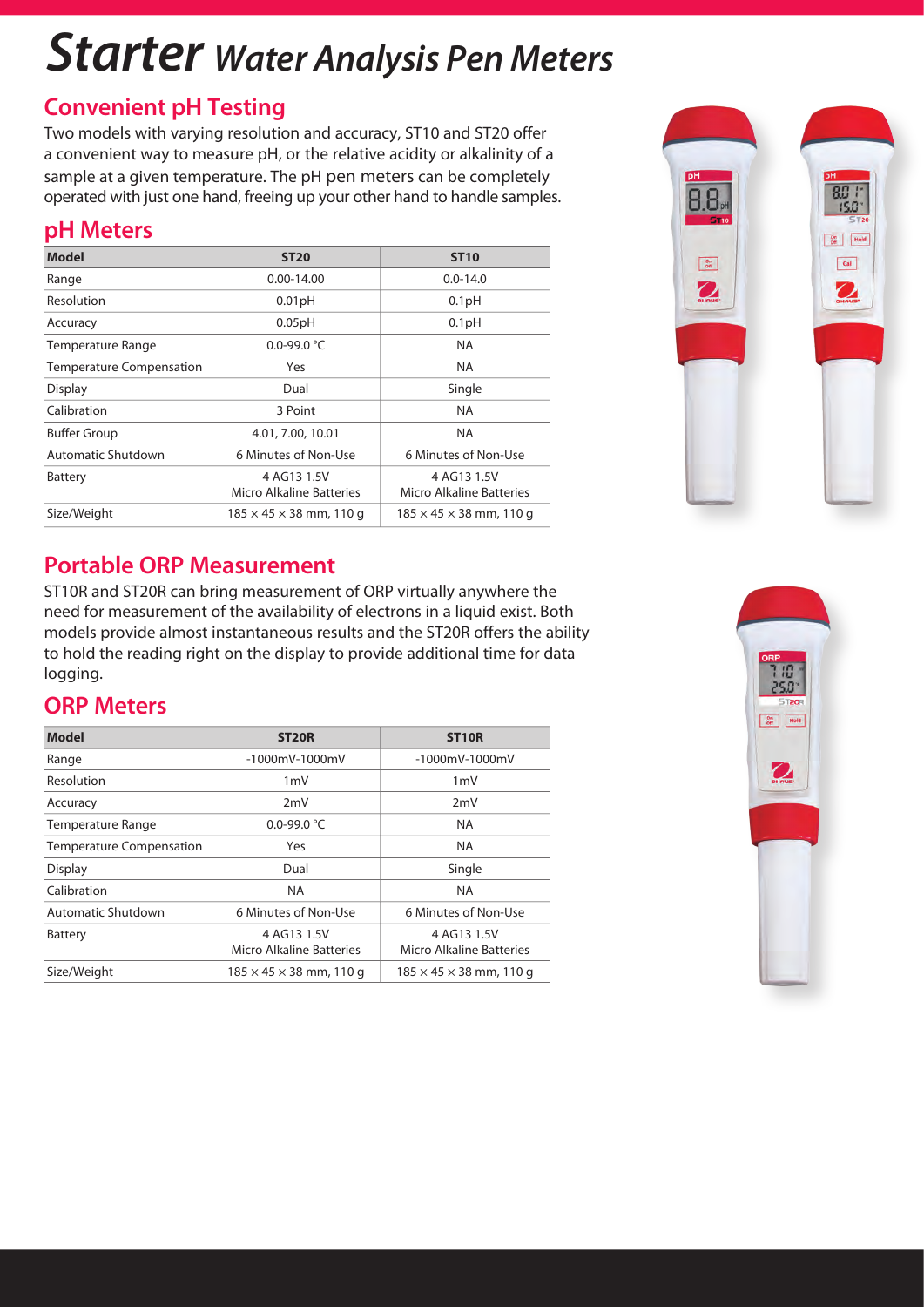# **Productive Conductivity Meters**

Starter pen meters are the choice for basic testing needs of the total ionic concentration within a solution. With six models that can measure within three different conductivity ranges, there is a Starter conductivity meter for every application that requires portable operation and quick results.

#### **Conductivity Meters**

| <b>Model</b>       | <b>ST20C-C</b>                          | <b>ST20C-B</b>                          | <b>ST20C-A</b>                          |
|--------------------|-----------------------------------------|-----------------------------------------|-----------------------------------------|
| Range              | $0.00 - 19.99$ mS/cm                    | 0-1999 µS/cm                            | 0.0-199.9 $\mu$ S/cm                    |
| Resolution         | $10 \mu$ S/cm                           | $1 \mu S/cm$                            | $0.1 \mu S/cm$                          |
| Accuracy           | $±1.5%$ FS                              | $±1.5\%$ FS                             | $±1.5\%$ FS                             |
| <b>ATC</b>         | With Temperature Display                | With Temperature Display                | With Temperature Display                |
| <b>Display</b>     | Dual                                    | Dual                                    | Dual                                    |
| Automatic Shutdown | 6 Minutes of Non-Use                    | 6 Minutes of Non-Use                    | 6 Minutes of Non-Use                    |
| Battery            | 4 AG13 1.5V<br>Micro Alkaline Batteries | 4 AG13 1.5V<br>Micro Alkaline Batteries | 4 AG13 1.5V<br>Micro Alkaline Batteries |
| Size/Weight        | $185 \times 45 \times 38$ mm, 110 g     | $185 \times 45 \times 38$ mm, 110 g     | $185 \times 45 \times 38$ mm, 110 g     |

| <b>Model</b>       | <b>ST10C-C</b>                          | <b>ST10C-B</b>                          | ST <sub>10</sub> C-A                    |
|--------------------|-----------------------------------------|-----------------------------------------|-----------------------------------------|
| Range              | $0.00 - 19.99$ mS/cm                    | 0-1999 µS/cm                            | 0.0-199.9 $\mu$ S/cm                    |
| Resolution         | $10 \mu$ S/cm                           | $1 \mu S/cm$                            | $0.1 \mu S/cm$                          |
| Accuracy           | $\pm$ 2.5% FS                           | $±2.5%$ FS                              | $\pm$ 2.5% FS                           |
| <b>ATC</b>         | Without<br><b>Temperature Display</b>   | Without<br><b>Temperature Display</b>   | Without<br><b>Temperature Display</b>   |
| <b>Display</b>     | Single                                  | Single                                  | Single                                  |
| Automatic Shutdown | 6 Minutes of Non-Use                    | 6 Minutes of Non-Use                    | 6 Minutes of Non-Use                    |
| Battery            | 4 AG13 1.5V<br>Micro Alkaline Batteries | 4 AG13 1.5V<br>Micro Alkaline Batteries | 4 AG13 1.5V<br>Micro Alkaline Batteries |
| Size/Weight        | $185 \times 45 \times 38$ mm, 110 g     | $185 \times 45 \times 38$ mm, 110 g     | $185 \times 45 \times 38$ mm, 110 g     |

# **Simple Salinity Measurement**

Starter pen meters combine all of the most useful features for measuring salinity in a liquid medium. With the combination of quality construction and sturdy design, Starter pen meters will provide durable operation in even the toughest environments.

# **Salinity Meters**

| Model              | <b>ST20S</b>                         | <b>ST10S</b>                         |
|--------------------|--------------------------------------|--------------------------------------|
| Range              | $0.0 - 80.0$ ppt                     | $0.0 - 10.0$ ppt                     |
| <b>Resolution</b>  | $0.1$ ppt                            | $0.1$ ppt                            |
| Accuracy           | $±1.5%$ FS                           | $±2.5%$ FS                           |
| ATC                | With Temperature Display             | Without Temperature Display          |
| <b>Display</b>     | Dual                                 | Single                               |
| Automatic Shutdown | 6 Minutes of Non-Use                 | 6 Minutes of Non-Use                 |
| Battery            | 4 AG13 1.5V Micro Alkaline Batteries | 4 AG13 1.5V Micro Alkaline Batteries |
| Size/Weight        | $185 \times 45 \times 38$ mm, 110 g  | $185 \times 45 \times 38$ mm, 110 g  |